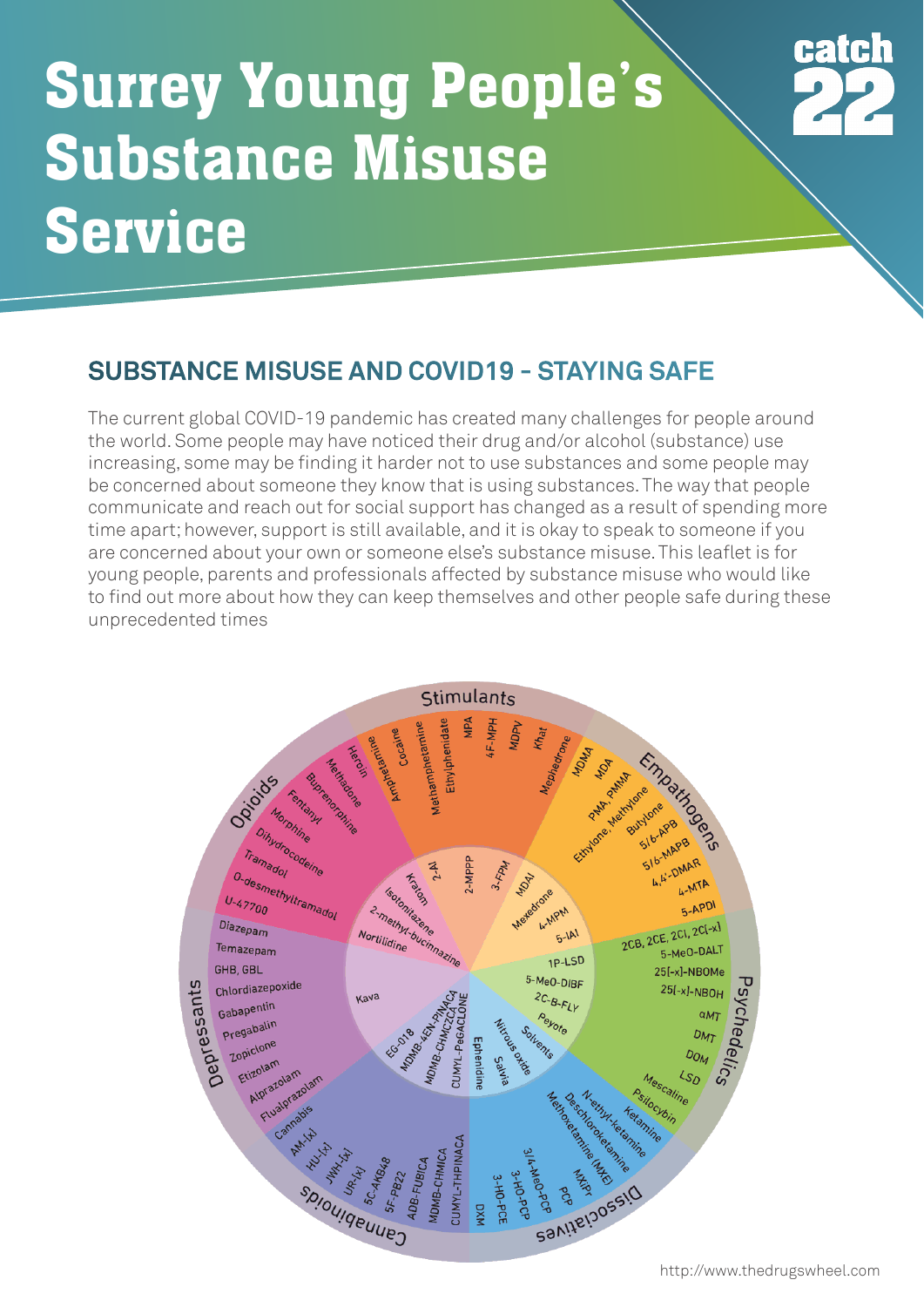



#### **Overdose -**

An overdose happens when you take too much of a substance and overwhelms your body which makes it shut down. **If you think that you or someone you know may have overdosed, contact 999 or go straight to A&E immediately. The quicker you do this, the greater the chance of survival.** 

# **? ?**

#### **Mixing Substances -**

Some people choose to mix substances, particularly with alcohol - this significantly increases the potential harm that could be caused and can carry a high risk of overdose.

#### **Relationships -**

Many substances affect the part of your brain that is responsible for self-control, decision-making and logical reasoning; they can cause people to act and behave in a way that they would not normally do. People using substances may experience extreme mood swings and can be unpredictable. This can have a negative impact on family, friends and the wider community, and can result in a breakdown in relationships. When faced with a young person behaving this way, it is not always easy to remember that it is the substance and not the young person that you are seeing.



#### **The Unknown -**

You never truly know what is in the substance you are taking... even alcohol contains many chemicals that most of us have never heard of. People often refer to taking substances as a 'Russian Roulette' and unless you are a chemist with a testing lab, you never know what is in the drug and how your body is going to react to it.

Just because you have taken a drug before, for example cannabis, and never experienced any negative effects, does not guarantee that you will have a positive experience every time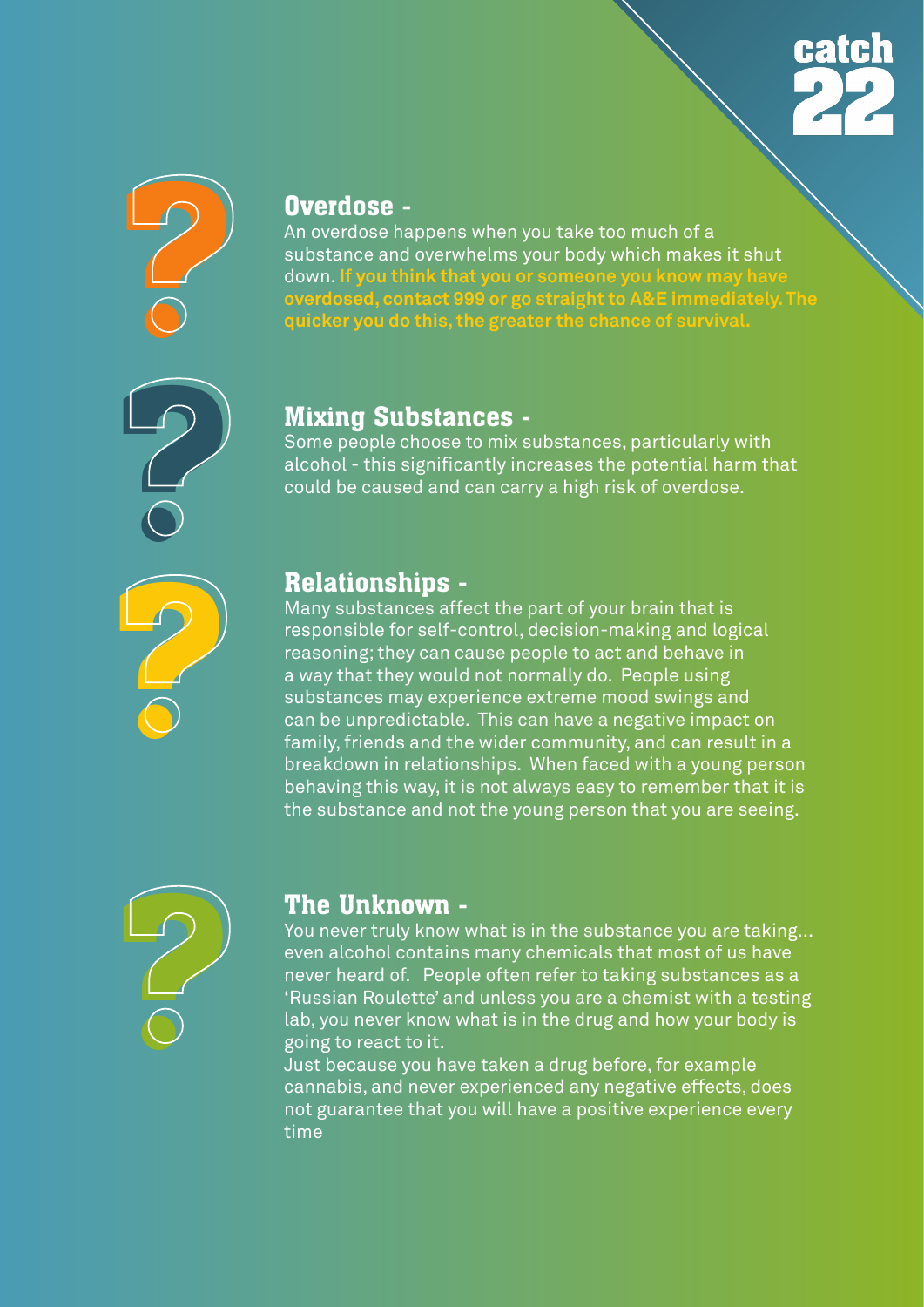

### **Tips to keep you safe and reduce the harm**

- **1.** Talk to a trusted adult if you are struggling with substances or know someone who is. This could be a parent, GP, friend, mental health professional or teacher. They may be able to provide you with support and signpost you to services that can help.
- **2.** Go straight to A&E or call 999 and ask for ambulance if you start to feel unwell or a friend appears unwell as a result of taking a substance. Some people are worried about seeking help when things go wrong, however it is important to remember that health professionals are there to help you.
- **3.** If you are using substances, keep a diary of how much you are using. This could be on your mobile phone, on a piece of paper or on a computer. Knowing what you are using, how much and how often, can be helpful if you want to make changes to your substance use.
- **4.** Do not consume or mix more than one substance at a time. Some combinations can be harmful to your physical and mental health and increase the risk of overdose, which can be fatal.
- **5.** If you are going to use a substance, whether drugs or alcohol, start by taking a small amount and don't be tempted to take it all in one go. You cannot take a substance out of your body once it is in there, and if you are going to have a bad reaction it will last longer if you have taken a large amount.
- **6.** Make sure that you are in a safe place if you are going to use substances. Some questions to ask yourself include: What are you using? Where are you? Who are you with and how are you feeling? All these factors affect the experience you are going to have. Be with people that you trust, then if the worst happens and something goes wrong, they can share information with a health professional, such as a paramedic, and this could save someone's life.
- **7.** Substances can have a negative impact on your immune system which can reduce its ability to fight off bacteria and viruses. We all need our immune systems to be working at their best to keep us healthy during this pandemic, so try to keep your use to a minimum and make sure you are taking care of yourself, for example eating well and getting regular exercise.
- **8.** The best way to keep safe is not to use substances at all. COVID-19 can survive on surfaces such as fabric, plastic and other materials that may be used to keep substances in, for example small plastic bags. If you are buying drugs/alcohol, sharing equipment such as a lighter, or coming into any contact with others then you always need to remember to wash your hands as soon as possible and carry a hand sanitiser.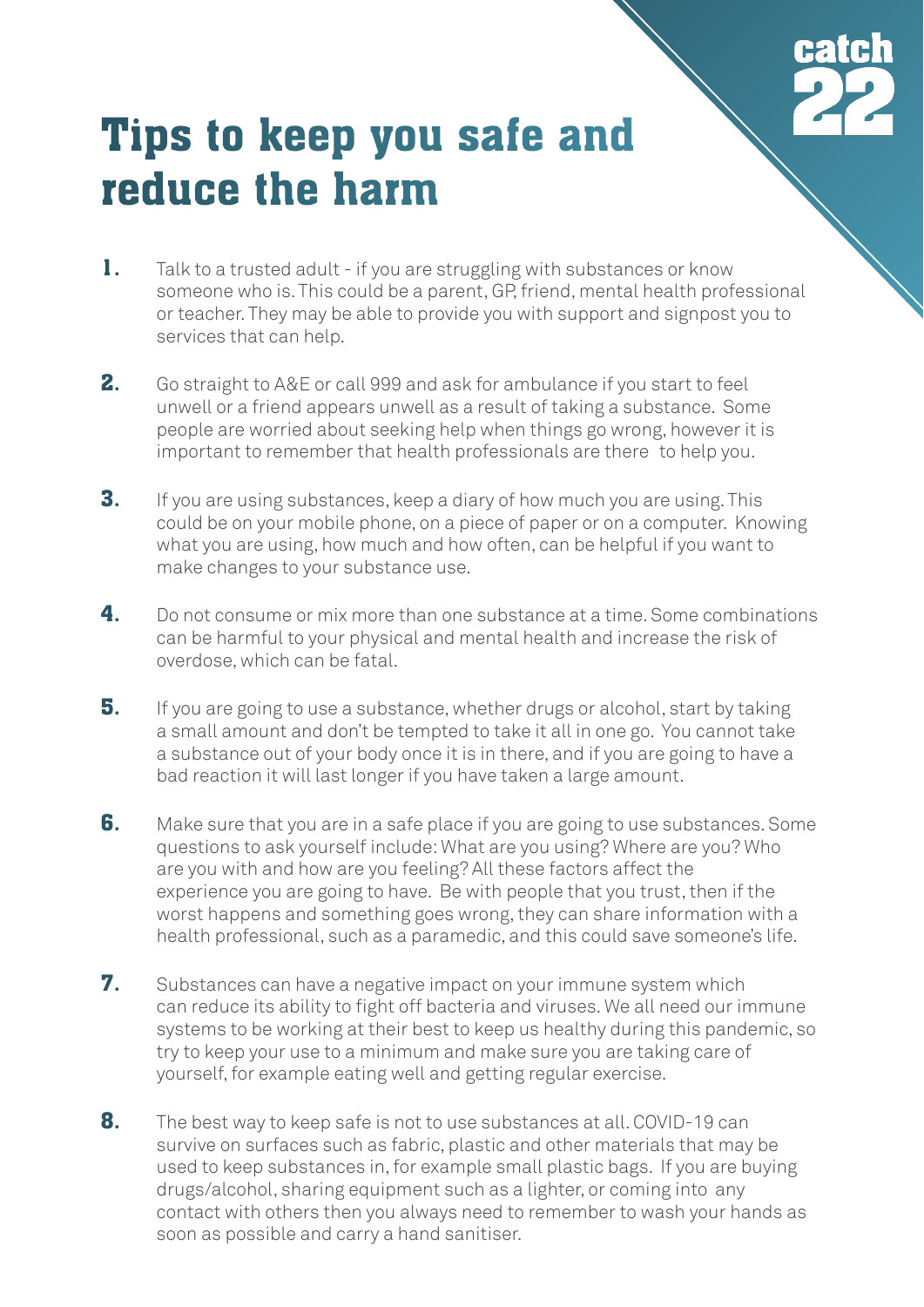

## **Tips for parents/guardians and teachers**

- **1.** According to the 'Smoking, Drinking and Drug Use among Young People in England' survey (2018) of pupils in secondary school in years 7-11, 24% of pupils reported that they had ever used substances and 9% had reported taking substances in the last month. Parents and teachers can be some of the most influential people in a young person's life, and there are things that you can do to help and support. Here are a few suggestions:
- **2.** Educate and inform young people to know about the risks and effects of substances. The FRANK website is an excellent resource.
- **3.** Use a harm reduction approach Some young people will choose to use substances despite your best efforts to intervene. It is therefore a good idea to let young people know ways that they can reduce their risk of harm. For example, not to mix substances, taking a small amount as opposed to a larger dose, etc.
- **4.** Encouraging young people to stay safe Exploring ways with the young person that they can keep themselves safe if they are going to choose to use substances. For example, when your young person is going out, have they got their phone charged? Do they have credit if not on a contract? Do they know who to call if they get into any sort of danger/ trouble? Who are they going to be with? Where are they going to be? Supporting your young person to think about the potential risks and how they might respond if something happens, will help to keep them safe.
- **5.** Be ready to listen let the young person know that you are there for them and will not judge them, this will help to encourage them to be more open with you. Wherever possible encourage communication and try to avoid confrontation; ask young people to explain why they are using substances, what does it feel like, etc.
- **6.** When supporting the young person, be aware of the balance between supporting and 'enabling' them to use substances – For example if they ask you for money to go and see a film and you think they will use the money to buy drugs or alcohol, you could book the cinema ticket on line.
- **7.** Agree and set boundaries with the young person Young people may be more responsive if they are given some level of responsibility with this. You can do this by asking the young person what they think that they can do to help reduce or abstain from using substances and making an agreement around this.
- **8.** Try to be positive This is not always easy... As parents/adults we can understandably get caught up focusing on the negatives, particularly when the young person's behaviour is challenging and impacting on themselves and others around them. Remember to look for any positives and reinforce these with rewards such as a verbal praise, treats and sharing a favourite meal or movie together. A small achievement for the young person, may be having a substance free day, seeking support, achieving a personal goal or sticking to a boundary.